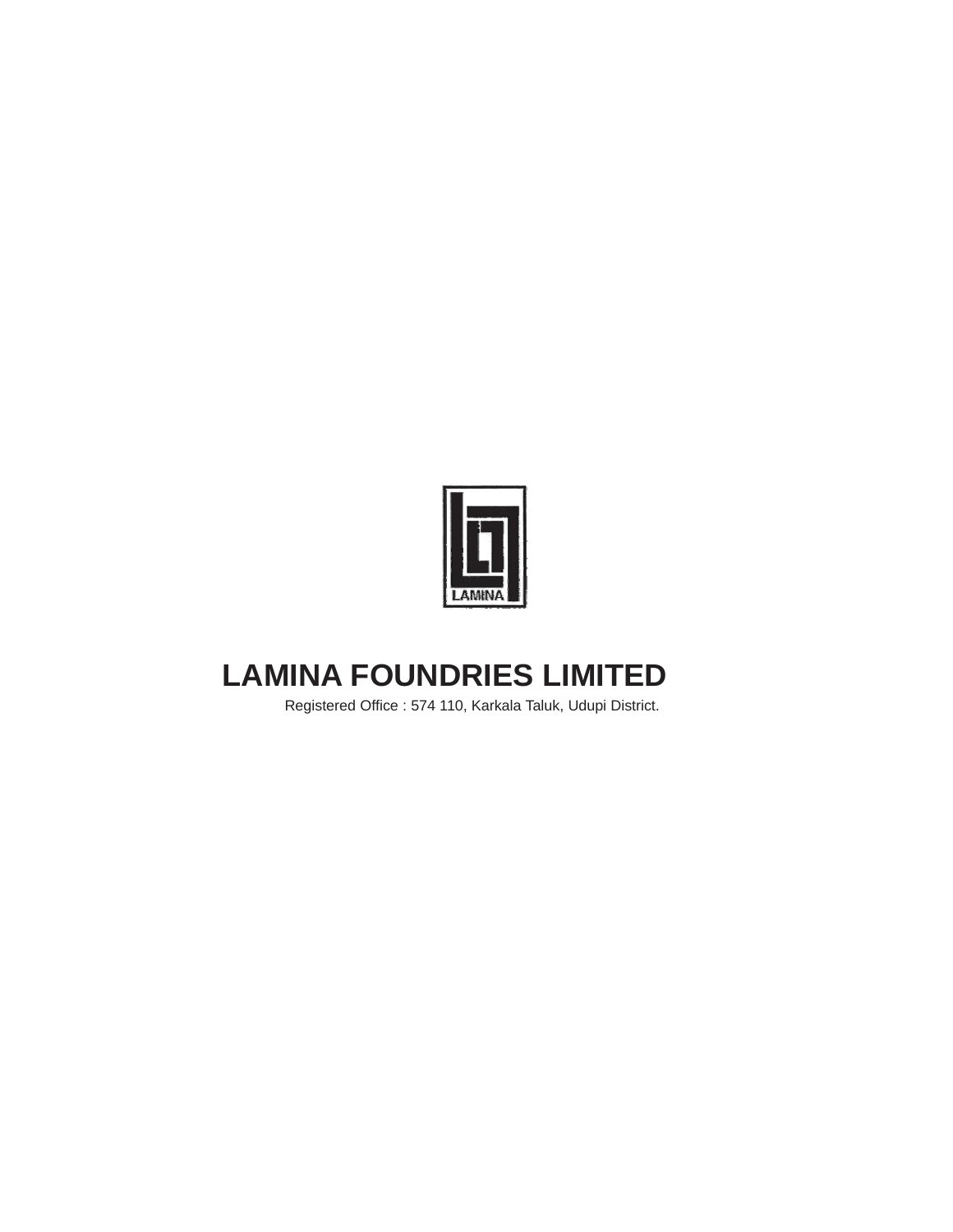# **LAMINA FOUNDRIES LIMITED**

Registered Office - Nitte Village - 574 110, Karkala Taluk, Udupi District Phone: 08258281930, 08242407364; Email idlafoundry47@hotmail.com; web: www.laminafoundries.com **CIN :** U85110KA1981PLC004151

### **NOTICE**

Notice is hereby given that the Extraordinary General Meeting of the Company will be held on the **27th November 2015** at 3.30 p.m at 8th Floor, Ramabhavan Complex, Kodialbail, Mangalore - 575 003 to transact the following special business :

#### **SPECIAL BUSINESS**

To consider and if thought fit, to pass with or without modification, the following resolution as ordinary resolution :

RESOLVED THAT the erosion of more than 50% of the peak networth of the Company during the immediately preceding four financial years, by the accumulated losses, as per the duly finalised audited accounts of the Company for the financial year ended on 31st March, 2015 as also the causes for such erosion, as per the details provided in the Explanatory Statement annexed herewith, be and are hereby considered in compliance with the provisions of Section 23(1)(a)(ii) of the Sick Industrial Companies (Special Provisons) Act, 1985 (SICA).

## (BY ORDER OF THE BOARD)

Place: Mangalore **Gopalkrishna Shenoy** Date: 21.08.2015 Managing Director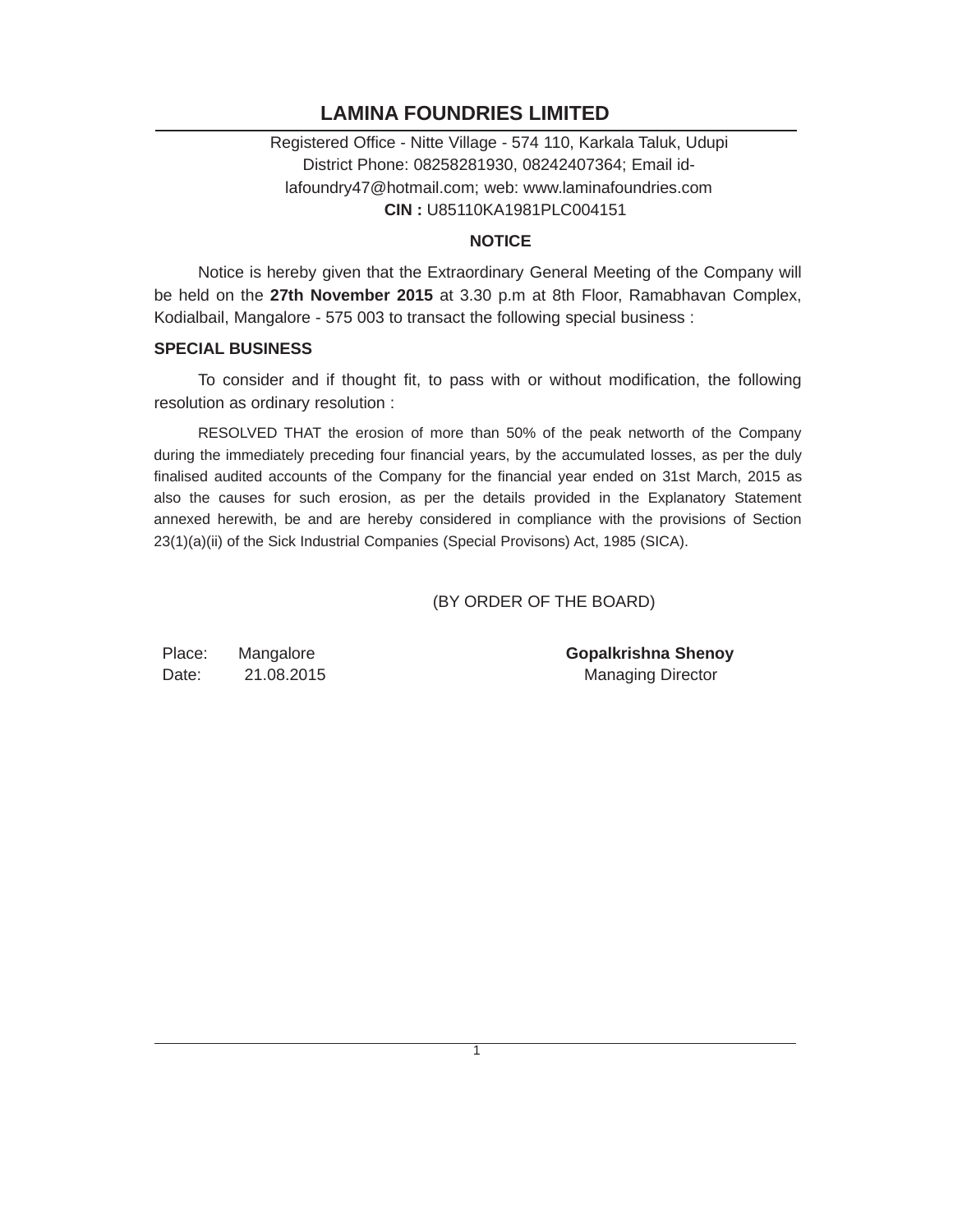## **NOTES:**

- 1. The Statement pursuant to section 102(1) of the Companies Act, 2013 relating to special business is annexed hereto.
- 2. A MEMBER ENTITLED TO ATTEND AND VOTE IS ENTITLED TO APPOINT A PROXY/PROXIES TO ATTEND AND VOTE INSTEAD OF HIMSELF/HERSELF ONLY ON A POLL AND THE PROXY NEED NOT BE A MEMBER. THE PROXIES SHOULD HOWEVER, BE DEPOSITED AT THE REGISTERED OFFICE OF THE COMPANY NOT LESS THAN 48 HOURS BEFORE THE COMMENCEMENT OF THE MEETING.
- 3. Members whose shareholding is in the electronic mode are requested to direct change of address notifications and updates of their bank account details to their respective Depository Participants immediately.
- 4. The Registers of Directors and Key Managerial Personnel and their shareholding, maintained under Section 170 of the Companies Act, 2013, will be available for inspection by the members at the EGM.
- 5. The Register of contracts or arrangements maintained under Section 189 of the Companies Act, 2013, will be available for inspection by the members at the EGM.
- 6. Members are requested to bring their copy of the Notice to the Meeting.
- 7. Members are requested to intimate the changes in their address, if any, and address all correspondences, including dividend matters, to the Registrar and Share Transfer Agents, Karvy Computershare Private Limited, Desk No.6F - 065 ,6-Floor,Karvy Selenium Tower-B, Plot No. 31 & 32, Financial Dist. ,Gachibowli, Nanakramguda, Seri Lingampally ,Hyderabad - 500 032 ,Telangana State, India.
- 8. A copy of the Notice of the Extraordinary General Meeting, stating the process and manner of e-voting at EGM has been sent by electronic mode to those members who have provided their e-mail ID and posted physical copies to those who have not provided e-mail ID at their registered address and also posted on the website of the Company.
- 9. All documents referred to in the accompanying Notice shall be open for inspection at the Registered Office of the Company during normal business hours (9.00 am to 5.00 pm) on all working days except Saturdays, up to and including the date of the Extraordinary General Meeting of the Company.
- 10. In terms of Section 108 of the Companies Act, 2013 read with Rule 20 of the Companies (Management and Administration)Rules, 2014, the Resolution proposed at this EGM will be transacted through remote e-voting (facility to cast vote from a place other than the venue of the EGM) and also by ballot voting at the EGM, for which purpose, the Company has engaged the services of M/s Karvy Computershare Services Pvt Ltd. The Board of Directors of the Company has appointed Mr. S. Ananda SS Rao, Practising Company Secretary as scrutinizer.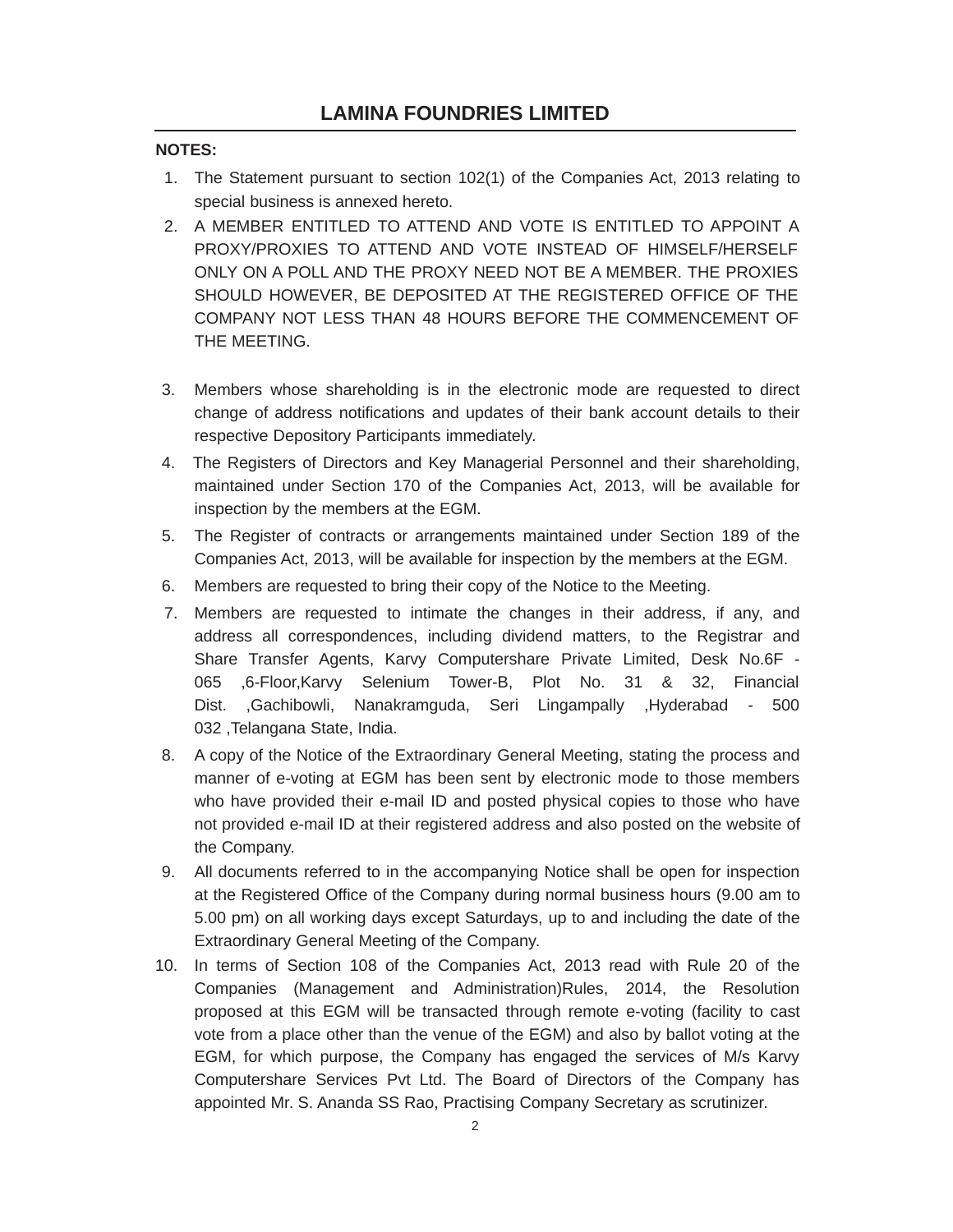# **LAMINA FOUNDRIES LIMITED**

#### **11. Voting through electronic means**

Pursuant to the provisions of section 108 of the Companies Act, 2013 read with, Rule 20 of Companies (Management and Administration) Rules, 2014, the Company is pleased to provide Members, facility to exercise their right to vote by electronic means (remote e-voting) and the business may be transacted through remote e-voting services provided by Karvy Computershare Private Limited.

#### **Procedure/ Instructions for e-voting are as under :**

- i) Open your web browser during the voting period and navigate to http:// evoting.karvy.com
- ii) Enter the login credentials (i.e., user-id & password) which will be sent to you separately. Your folio/DP client ID will be your User-ID

| User-id         | For Members holding shares in Demat Form:-<br>a) For NSDL:-8 Character DP ID followed by 8 Digits Client ID<br>b) For CDSL:- 16 digits beneficiary ID<br>For Members holding shares in Physical Form:-<br>Event no. followed by Folio Number registered with the<br>company |
|-----------------|-----------------------------------------------------------------------------------------------------------------------------------------------------------------------------------------------------------------------------------------------------------------------------|
| <b>Password</b> | Your Unique password will be sent to you separately by<br>courier/via<br>email forwarded through the electronic notice.                                                                                                                                                     |
| Captcha         | Enter the Verification code i.e., please enter the alphabets and<br>numbers in the exact way as they are displayed for security<br>reasons.                                                                                                                                 |

iii) Please contact our toll free no.1-800-3454-001 for any further clarifications.

- iv) Members can cast their vote online from 9.00 a.m. on Tuesday on 24th November, 2015 and will end it at 5.00 P.M. Thursday, on 26th November, 2015.
- v) After entering these details appropriately, click on "LOGIN".
- vi) Members holding shares in Demat /Physical form will now reach Password Change menu, wherein, they are required to mandatorily change their login password in the new password field. The new password has to be minimum eight characters consisting of at least one upper case (A-Z), one lower case (a-z), one numeric value (0-9) and a special character. Kindly note that this password can be used by the Demat holders for voting for resolution of any other company on which they are eligible to vote, provided that company opts for e-voting through Karvy Computershare private limited e-voting plat form. System will prompt you to change your password and update any contact details like mobile #,e mail ID etc. on 1st login. You may also enter the Secret Question and answer of your choice to retrieve your password in case you forget it. It is strongly recommended not to share your password with any other person and take utmost care to keep your password confidential.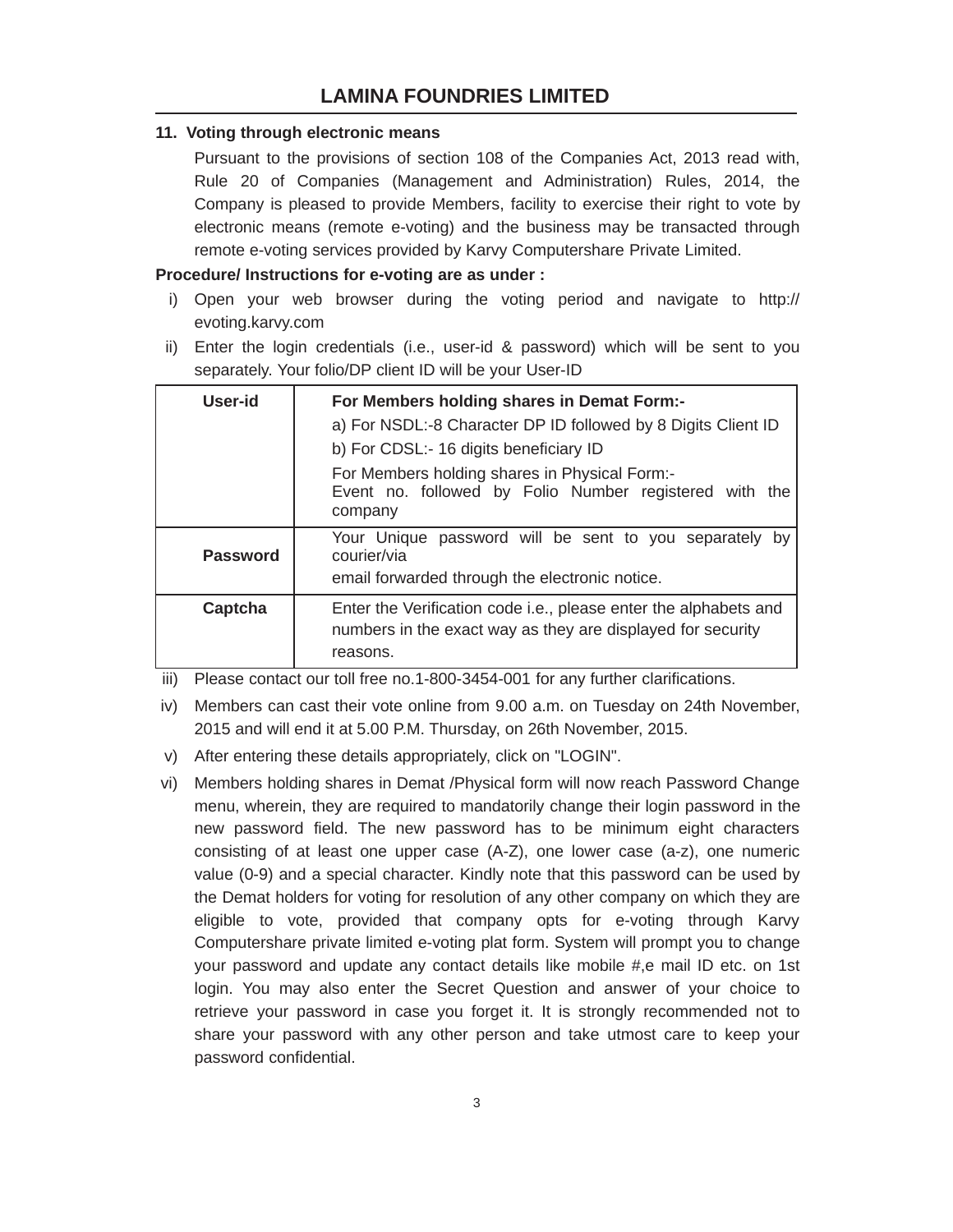- vii) You need to login again with the new credentials.
- viii) On successful login, system will prompt to select the Event i.e., 'company name'
- ix) If you are holding shares in Demat form and had logged on to http://evoting.karvy.com and casted your vote earlier for any company, then your exiting login id and password are to be used.
- x) On the voting page, you will see Resolution Description and against the same the option 'FOR/AGAINST/ABSTAIN' for voting. Enter the number of shares (which represents number of votes) under 'FOR/AGAINST/ABSTAIN' or alternatively you may partially enter any number in FOR and partially in 'AGAINST', but the total number in 'FOR/AGAINST' taken together should not exceed your total shareholding. If the shareholder do not wants to cast, select 'ABSTAIN'.
- xi) After selecting the resolution you have decided to vote on, click on "SUBMIT". A conformation box will be displayed. If you wish to confirm your vote, click on " OK", else to change your vote, click on "CANCEL" and accordingly modify your vote.
- xii) Once you 'CONFIRM' your vote on the resolution, you will not be allowed to modify your vote.
- xiii) Corporate/Industrial Members (Corporate/FIS/FIIS/Trust/Mutual Funds/Banks, etc.) are required to send scan (PDF format) of relevant Board resolution to the Scrutinizer through email to anandssrao@gmail.com with copy to evoting@karvy.com. The file scanned image of the Board Resolution should be in the naming format "Corporate Name\_ Event no."
- **A. In case member receives physical copy of the notice of the EGM and Attendance Slip [for members whose email IDs are not registered with the company/ Depository Participants(s)] or requesting physical copy:**

(i) Initial password will be sent separately

- (ii) Please follow all steps from SI. NO. (ii) to SI NO. (xii) above, to cast vote.
- (2) **Voting at EGM:** The members who have not cast their vote by remote e-voting can exercise their voting rights at the EGM.

The company will make arrangements for poll papers in this regard at the EGM venue.

## **OTHER INSTRUCTIONS**

- I. In case of queries, you may refer the Frequently Asked Questions (FAQS) for Shareholders and e-voting user manual for Shareholders available at the Downloads section of "http://evoting.karvy.com. If you are already registered with Karvy for e-voting then you can use your existing USER ID AND PASSWORD/PIN for casting your vote.
- AI. you can also update your mobile number and e-mail id in the user profile details of the folio which may be used for sending future communication(s)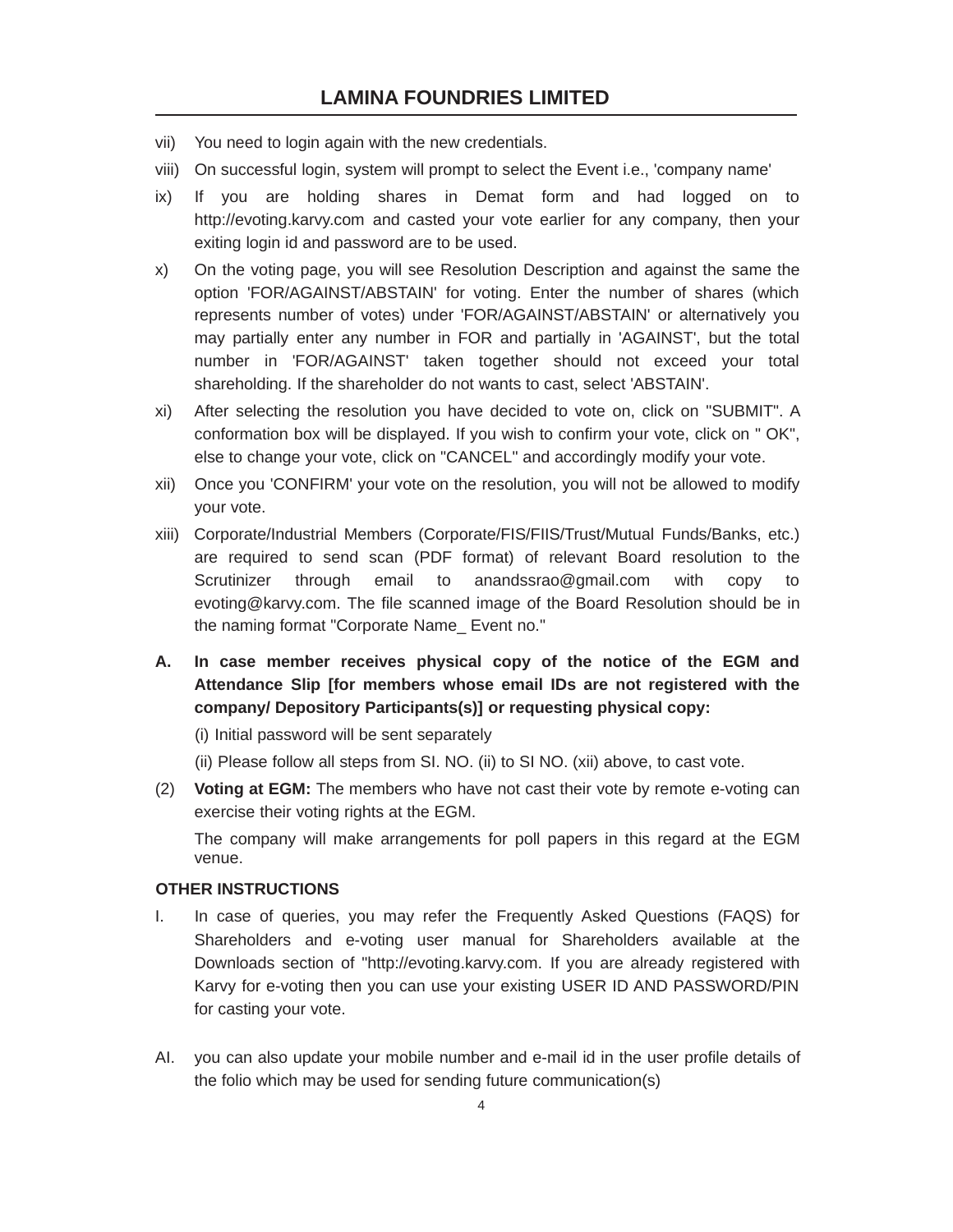- BI. The Members, whose names appear in the register of members/ list of Beneficial Owners as on Friday, 20.11.2015, are entitled to vote on the resolution set forth in this Notice by way of remote e-voting and poll.
- IV. The remote e-voting period will commence at 9.00 a.m on Tuesday, 24th November 2015 and will end it at 5.00 p.m on Thursday ,26th November 2015. During this period, shareholders of the Company, holding shares either in physical form or in dematerialized form, as on the cut-off date of Friday 20-11-2015, may cast their vote electronically. The remote e-voting module shall be disabled by Karvy for voting thereafter. Once the vote on a resolution is cast by the shareholder shall not be allowed to change it subsequently.
- V. The voting rights of shareholders shall be in proportion to their shares of the paid up equity share capital of the Company as on the cut-off date of 20.11.2015 for both remote e-voting and poll.
- VI. Any person, who acquires shares of the company and becomes member of the company after dispatch of notice and holding shares as of the cut-off date of 20.11.2015 may obtain the login id and password by sending an email to lafoundry47@hotmail.com or evoting@karvy.com by mentioning their Folio NO/DP /ID and Client ID No. however , if you are already registered with karvy for remote e-voting then you can use your existing user ID and password for casting your vote. If you forget your password, you can reset your password by using "Forget User Details/ Password" option available on http://evoting@karvy.com.
- VII. Pursuant to section107 of the Act read with Rule 20 of the Companies (Management and Administration) Rules 2014, voting through polling paper shall also made available to those members who attends the Extraordinary General Meeting and have not already cast their vote by e-voting.
- VIII. A member may participate in the meeting even after exercising his right to vote through remote e-voting but shall not be allowed to vote again at the meeting.
- IX. A person, whose name is recorded in the register of members or in the register of beneficial owners maintained by the depositories as on cut-off date only shall be entitled to avail the facility of remote e-voting or voting at the meeting through ballot papers.
- X. MR. S ANAND SS RAO, practising company secretary, has been appointed as the scrutinizer to scrutinize the e-voting process and ballot/poll in fair and transparent manner.
- XI. The scrutinizer shall, immediately after the conclusion of voting at Extra Ordinary General Meeting, count the votes cast at the meeting, thereafter unblock the votes cast through remote e-voting in the presence of at least two witnesses not in the employment of the company. Scrutinizer shall within 3 days of conclusion of the meeting submit a consolidated Scrutinizer report of the total votes cast in favour or against, if any, to the Chairman or a person authorized by him in writing.
- XII. The results along with the Scrutinizer Report shall be placed on the website of the Company and on the website of M/s. Karvy Computershare Private Limited.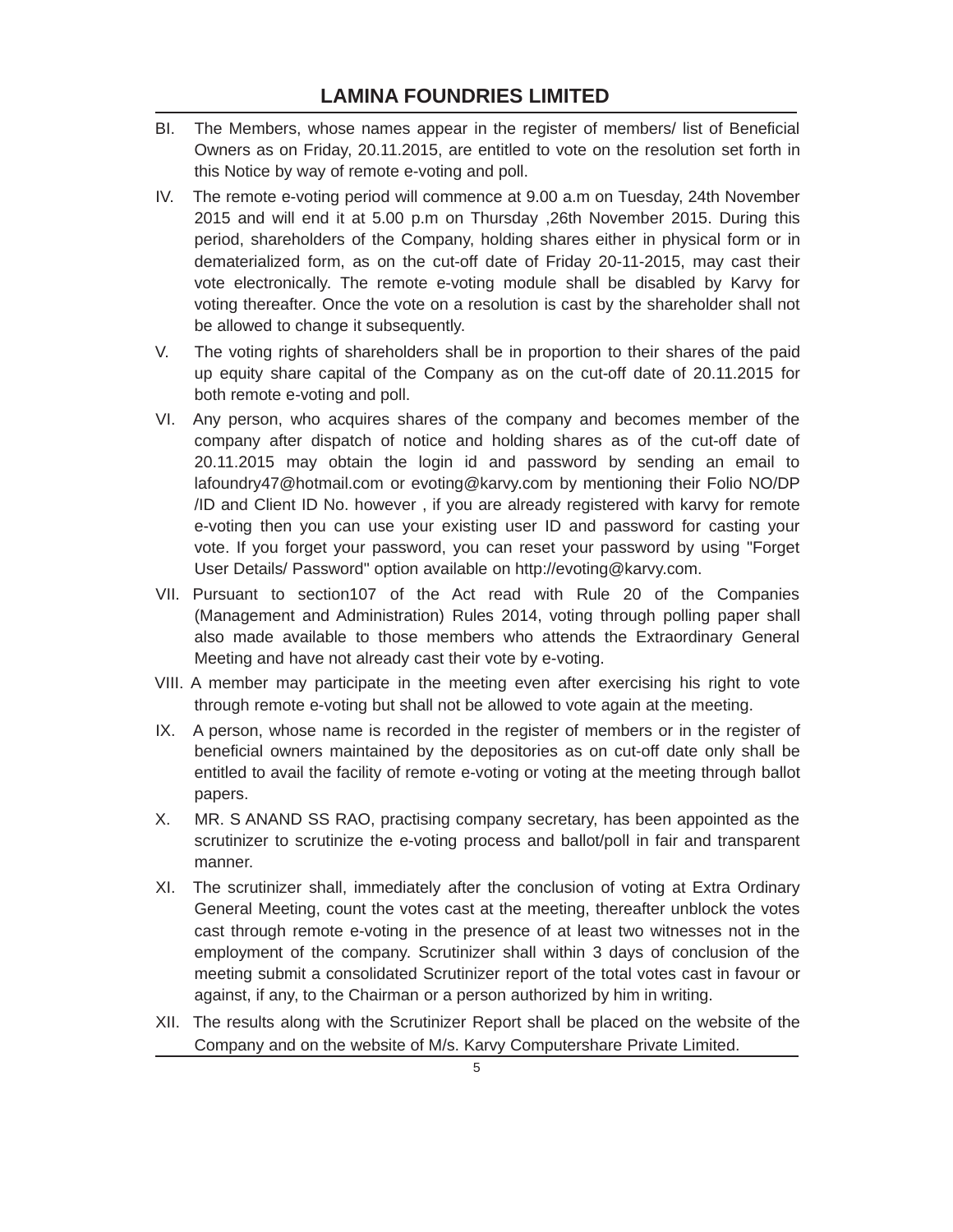#### **ANNEXURE**

**(Rs.in lacs)**

# **EXPLANATORY STATEMENT PURSUANT TO SECTION 102(1) OF THE COMPANIES ACT, 2013**

## **REPORT TO MEMBERS**

#### **EROSION**

The Company has become potentially sick as on 31.03.2015 under the provisions of Section 23 of the Sick Industrial Companies (Special Provisions) Act, 1985, in view of its accumulated losses of Rs.262.26 lacs as on 31.03.2015, eroding more than 50% of its peak networth of Rs.329.14 lacs.

## **CAUSES OF EROSION**

1. The relevant financial indicators for the immediately preceding three financial years are as follows :

| <b>Item</b>                 | 2012-13 | 2013-14 | 2014-15  |
|-----------------------------|---------|---------|----------|
| Saleable prodn (MT)         | 7251    | 6331    | 6415     |
| Sales (MT)                  | 7059    | 6388    | 6193     |
| Sales (Rs. in lacs)         | 5246    | 5124    | 4952     |
| Sales realisation/MT (Rs.)  | 74316   | 80213   | 79961    |
| Cost of Prodn/MT (Rs.)      | 58843   | 62742   | 63856    |
| Total revenue               | 4982.31 | 4806.35 | 4633.99  |
| Total expenses              | 4915.41 | 4816.61 | 4753.92  |
| Tax                         | 10.55   | 1.14    | 6.22     |
| Net Profit (Loss) after tax | 56.35   | (11.40) | (126.15) |
| Accumulated Losses c/f      | 124.72  | 136.11  | 262.26   |

2. (i) The accumulated losses of the Company, which were at Rs.124.72 lacs as on 31.03.2013, increased by a marginal net loss of Rs.11.40 lacs during the F.Y. 2013- 14, resulting in the accumulated losses at Rs.136.11 lacs as on 31.03.2014.

- (ii) As result of the substantial net loss of Rs.126.15 lacs suffered during the F.Y. 2014- 15, the accumulated losses of the Company increased to Rs.262.26 lacs as on 31.03.2015.
- (iii) The heavy loss for the year ended 31.03.2015 occurred on account of :-
	- (a) decline in the total sales,
	- (b) increase in the per ton production cost coupled with a decrease in the per ton realisation, (P.T.O)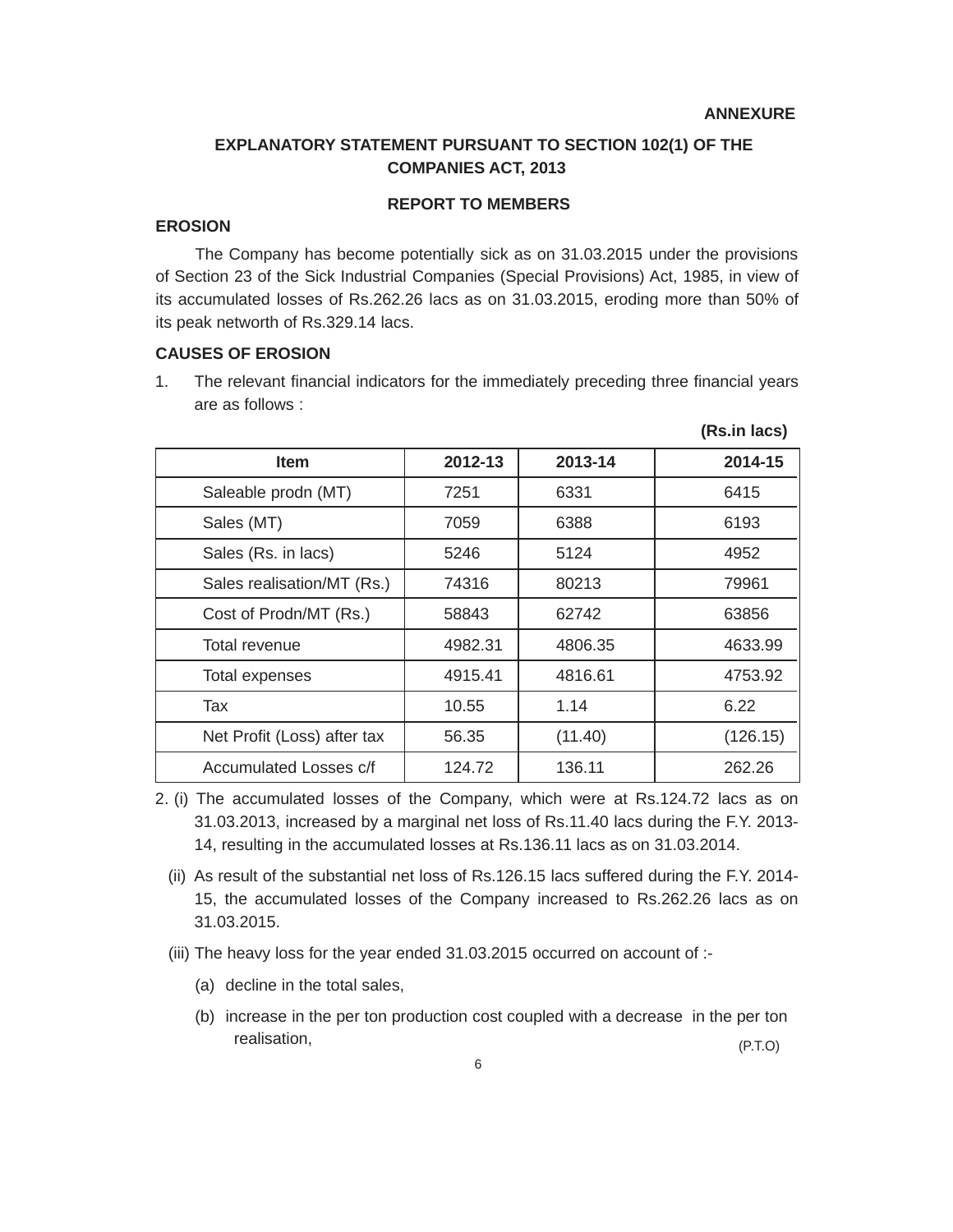- (c) increase in the employee cost, depreciation and other expenses, and
- (d) loss of production and sales during the period from 21.11.2014 to 19.01.2015 on account of the workers' strike and the consequent lockout by the Company.
- (iv) The accumulated losses of Rs.262.26 lacs as on 31.03.2015 have, therefore, resulted in the erosion of more than 50% of the peak networth of Rs.329.14 lacs of the Company, making the Company potentially sick as on 31.03.2015 under the provisions of Section 23 of the Sick Industrial Companies (Special Provisions) Act, 1985.

#### (BY ORDER OF THE BOARD)

Date: 21.08.2015 Managing Director

Place: Mangalore **Gopalkrishna Shenoy**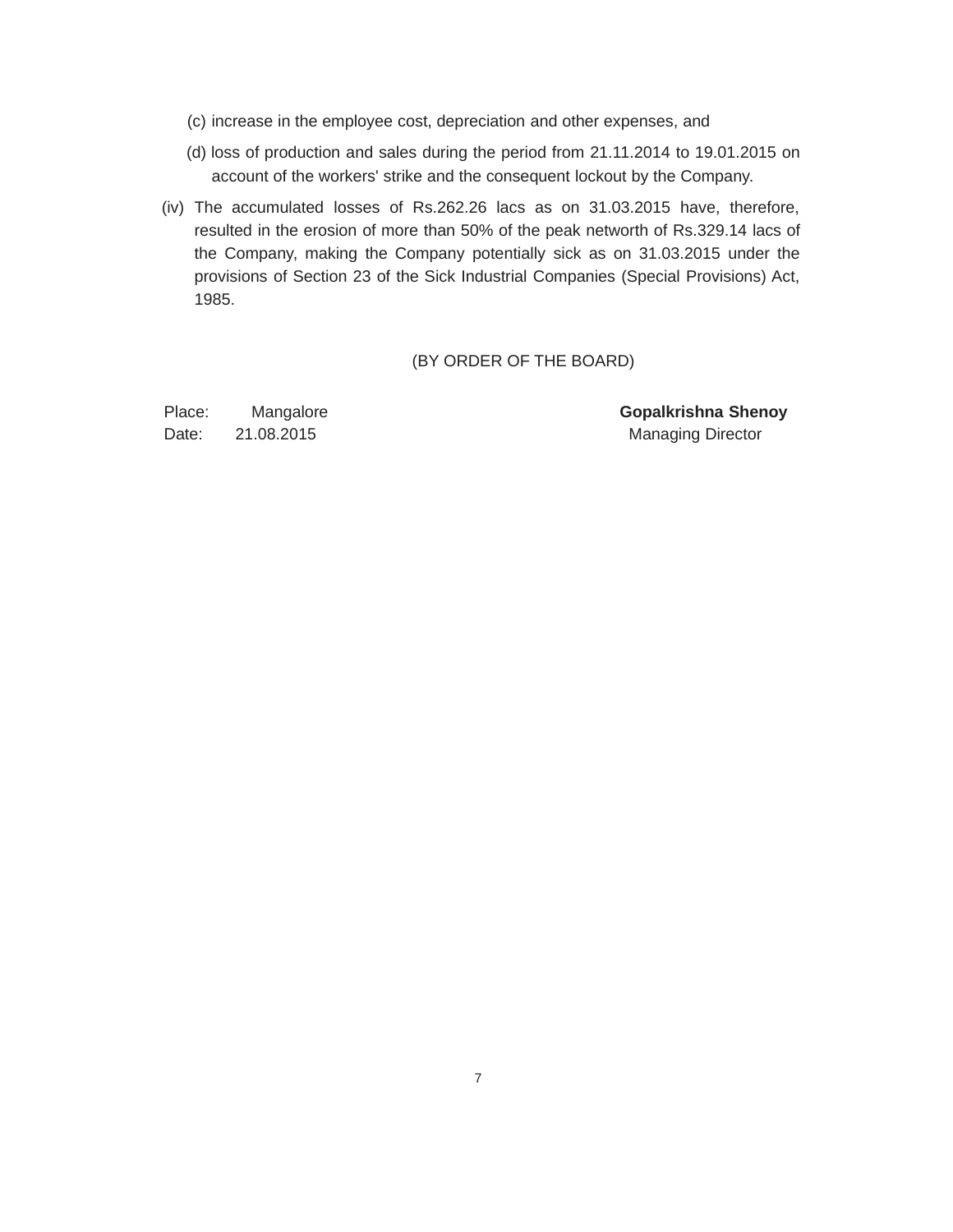CIN: U85110KA1981PLC004151 Name of the company: Lamina Foundries Ltd Registered office:

# **Form No. MGT-11**

# **Proxy Form**

*[Pursuant to section 105 (6) of the Companies Act, 2013 and rule 19 (3) of the*

## **Companies (Management and Administration) Rules, 2014**]

Name of the member (s) :

Registered address :

E-mail Id :

Folio No / Client Id :

DP ID :

| I/We, being the member $(s)$<br>$of$<br>1. |                  | shares of the above named company, hereby appoint : |       |
|--------------------------------------------|------------------|-----------------------------------------------------|-------|
|                                            |                  | Address:                                            |       |
| E-mail Id:                                 |                  |                                                     |       |
| Signature :<br><br>2.<br>$\cdots$          | , or failing him | Address:                                            |       |
| E-mail Id:                                 |                  |                                                     |       |
| Signature :<br>.<br>2.                     | , or failing him |                                                     |       |
|                                            |                  | Address:                                            |       |
| E-mail Id:                                 |                  |                                                     |       |
|                                            | him              |                                                     | (PTO) |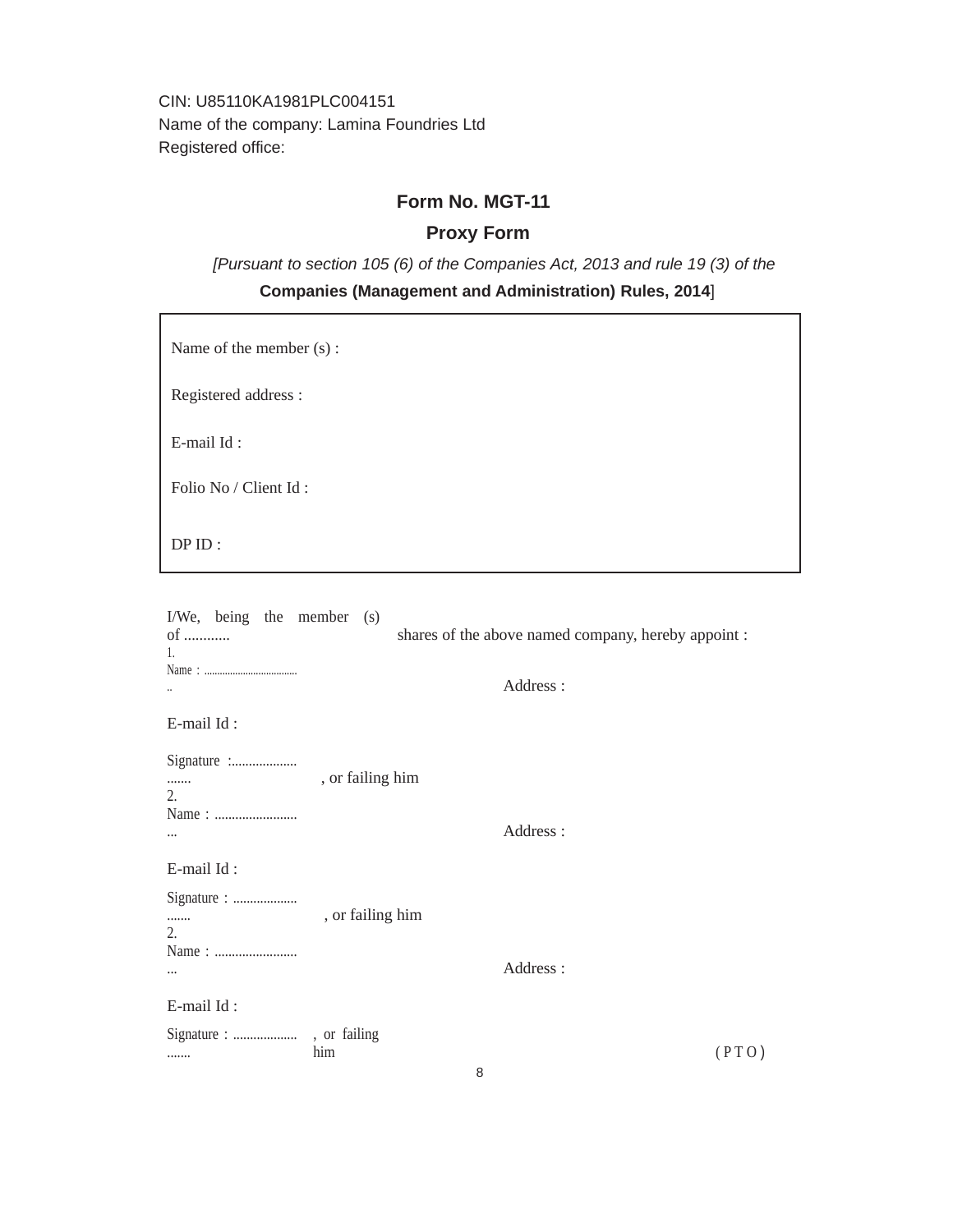as my/our proxy to attend and vote (on a poll) for me/us and on my/our behalf at the Extraordinary General Meeting of the company, to be held on the 27th day of November, 2015 at 3.30 p. m. at 8th Floor, Rama Bhavan Complex, Kodialbail, Mangalore-575003, and at any adjournment thereof in respect of such resolutions as are indicated below :

## **Resolution :**

RESOLVED THAT the erosion of more than 50% of the peak networth of the Company during the immediately preceding four financial years, by the accumulated losses, as per the duly finalised audited accounts of the Company for the financial year ended on 31st March, 2015 as also the causes for such erosion, as per the details provided in the Explanatory Statement annexed herewith, be and are hereby considered in compliance with the provisions of Section  $23(1)(a)(ii)$ of the Sick Industrial Companies (Special Provisons) Act, 1985 (SICA).

Signed this……....... day of……… 2015.

Signature of shareholder

Signature of Proxy holder(s)

**Note:** This form of proxy in order to be effective should be duly completed and deposited at the Registered Office of the Company, not less than 48 hours before the commencement of the Meeting.

> Affix Revenue Stamp